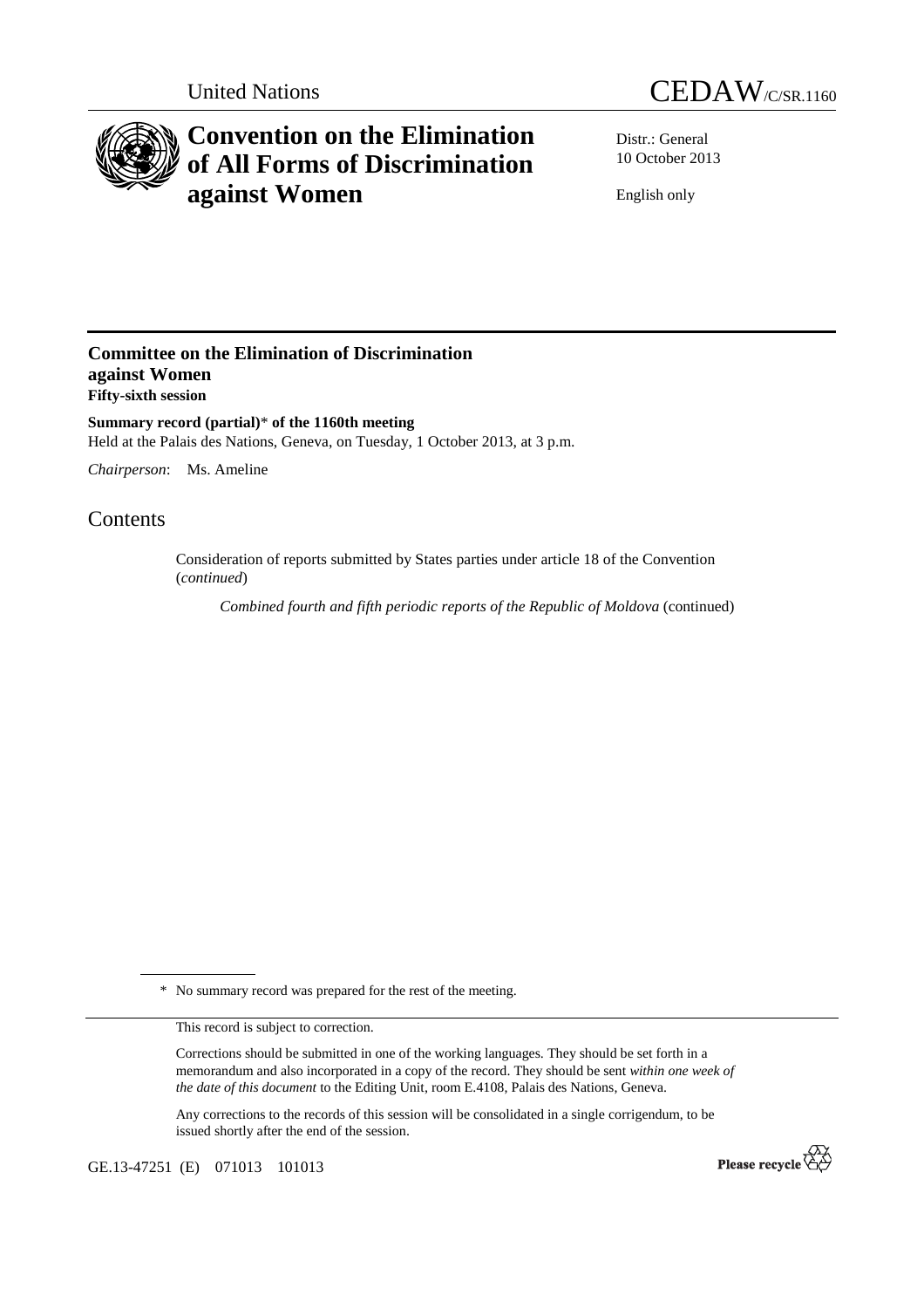*The meeting was called to order at 3 p.m.* 

 **Consideration of reports submitted by States parties under article 18 of the Convention** (*continued*)

*Combined fourth and fifth periodic reports of the Republic of Moldova* (continued) (CEDAW/C/MDA/4-5, CEDAW/C/MDA/Q/4-5 and Add.1)

1. *At the invitation of the Chairperson, the delegation of the Republic of Moldova took places at the Committee table.* 

#### *Articles 7 to 9*

2. **Ms. Haidar** wished to know why the two proposed amendments to the law currently before the parliament that would require a minimum quota of 30 per cent for women in party candidate lists and 40 per cent in decision-making positions were still pending. What was holding up their adoption? Did the parliament have a timetable for a vote on the amendments and were they likely to be carried?

3. **Ms. Schulz** expressed her concern that the proposed minimum quota for women in party candidate lists would not ensure that a proportionate number of women actually sat in the parliament. She asked how the quota would help women to gain a fair share of seats.

4. **Mr. Sainciuc** (Republic of Moldova) said that amendments to the law such as the two that had been mentioned required careful consideration, a review of the best practices in other countries and broad public consultation, including with NGOs, civil society and international partners. The efforts to push through the amendments had failed to date and the amendments had had to be sent back for further modification. He trusted that the necessary improvements could be made so that the amendments would be accepted. If the Election Code were to be amended to include a minimum quota for women in party candidate lists, then a duly proportionate number of women from the elected parties would be members of parliament. In addition, the Central Election Commission had proposed amending the law to provide for additional interest-free loans to parties that met the quotas for women in candidate lists.

#### *Articles 10 to 14*

5. Turning to the issue of the State pension age, he said that, by law, civil servants were eligible to receive an old-age pension four years earlier than workers in the private sector. The age for those workers was 62 years for men and 57 years for women. Civil servants who had reached the pension age could also extend their employment contracts for up to three years if they so wished.

6. The Labour Code had been amended in 2012 to allow for the termination of the contracts of pension-age teachers, many of whom continued to work for years after their retirement, to make way for young unemployed colleagues. Such termination was not mandatory, however. Contracts were generally not terminated in settlements where there was a shortage of teachers. In the event of a termination of contract, the pension-age teachers were entitled to enter into a new contract that could be subsequently renewed. For other categories of workers, there were no criteria for terminating the employment contracts on reaching pension age.

7. **Ms. Zou** Xiaoqiao said that the State party should provide data broken down by sex, ethnicity and other relevant factors in its next report. There was no specific information in the report under consideration on girls' education or women with disabilities, for example. Although the enrolment rate of women in higher education had increased, disciplines such as education, health care and the arts remained the province of female students and the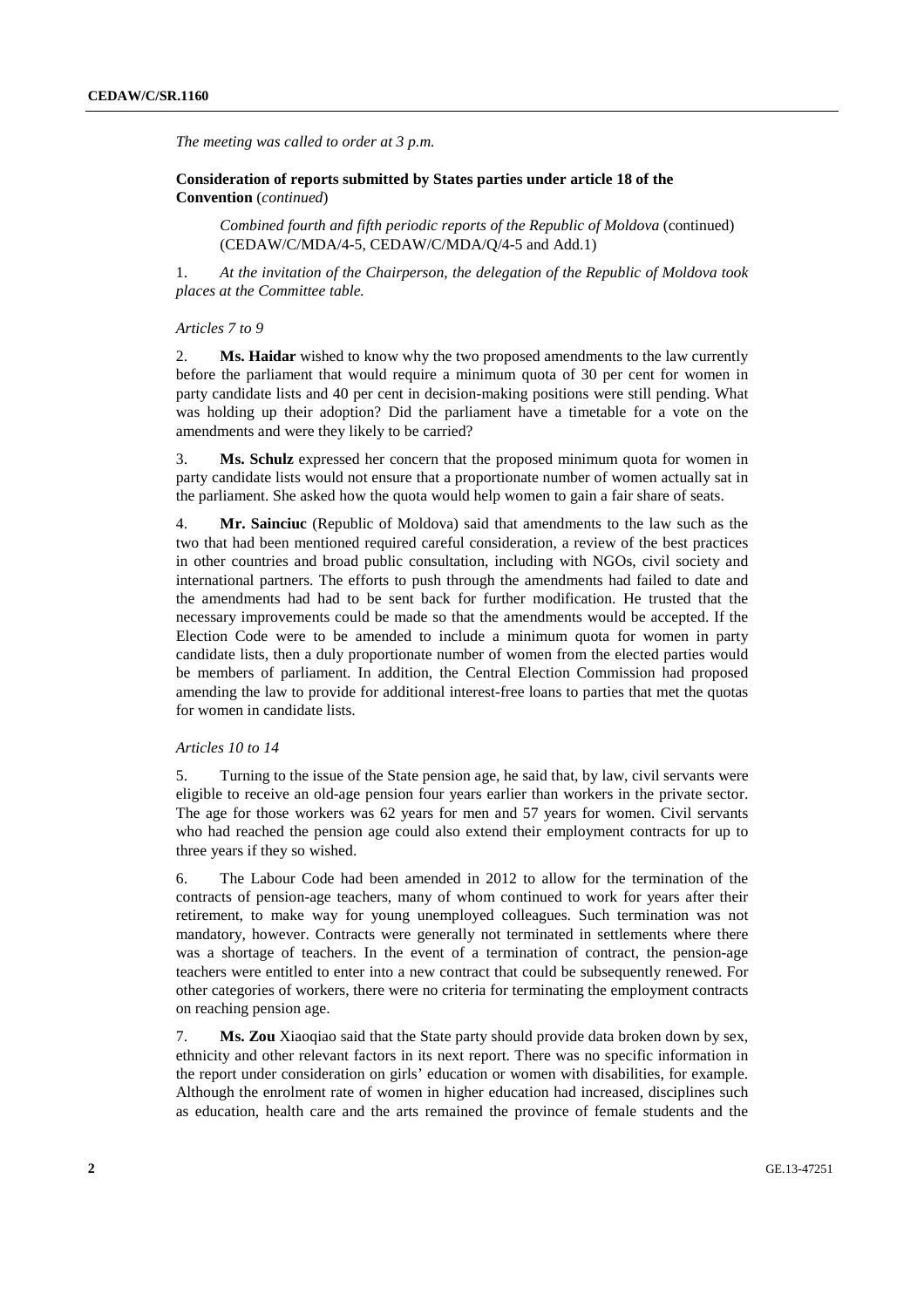sciences the province of their male counterparts. She asked what policies had been adopted by the Government, including temporary special measures, to help more women to take up fields of study traditionally reserved for men and eliminate any obstacles that young women might face which stood in the way of doing so. She would appreciate any available genderdisaggregated data on pupils who did not complete their compulsory education. Had any surveys or studies been carried out as to the reasons for their giving up their education? What measures had been taken by the Government to get dropouts back in school? Lastly, there were reports of segregated Roma classes and schools in rural areas. What steps were being taken by the State party to put an end to such segregation?

8. **Mr. Bruun** noted that the national programme on gender equality was doing little to address such structural problems as women's high unemployment rate and lack of access to the labour market, inadequate social security and pensions for women in rural areas and gender pay gaps. He also noted the lack of legislation making sexual harassment a specific offence. Furthermore, no remedies for victims of discrimination were provided for under the law. He wished to know how new legislation was assessed to ensure that women's rights were properly enforced. He would also appreciate further information on reports that pregnant women were often subject to employment discrimination. He failed to understand the reasons for the yawning gap in childcare leave separating men and women: six years for women and two weeks for men. Further details were needed of Government Decision No. 264, which prohibited women from performing certain hazardous or arduous work in 28 branches of the national economy. Lastly, did the State party plan to ratify the Migrant Workers Convention and the International Labour Organization (ILO) Domestic Workers Convention, 2011 (No. 189)?

9. **Ms. Bareiro-Bobadilla** expressed concern at the risk of women migrant workers' falling victim to human trafficking. Furthermore, many came into conflict with their spouses on their return, as they tended to earn more than them by working abroad, even if they often performed unskilled and low-paid work. In fact, there had been reports of an increase in domestic violence against returning migrant women, including rape.

10. **Mr. Sainciuc** (Republic of Moldova) said he wished to assure the Committee that the data collected in the Republic of Moldova were comprehensive and the methods used were in keeping with the highest international standards. All data were broken down by sex, age, region and other factors and all relevant disaggregated data were accessible on the website of the National Bureau of Statistics.

11. Turning to the issue of education and vocational training, he said that every young person had the right to choose his or her own career path, even if the choice of course of study or educational institution was often made by parents for their children. Further efforts were needed to provide for targeted education and training for young persons to better meet labour market needs. While many students in recent years had received training in such high-status professions as international relations, banking and the law, more needed to be done to motivate young persons to take up areas of study where there was an acute shortage of qualified specialists, particularly agriculture.

12. More than \$100 million were sent home every month by Moldovans working outside the country and some 40 per cent of households received such remittances. Most of that money was used to meet basic consumption and children's educational needs.

13. ILO methods were used to calculate unemployment in the Republic. The unemployment rate was 4.8 per cent for women and 7.1 per cent for men. Work tended to be found in urban areas, because there was greater foreign investment in cities. However, much of the labour force was in rural areas. Therefore, the Government was endeavouring to invest in rural areas where there were human resources to be tapped. The situation had also caused an exodus from rural areas to the cities.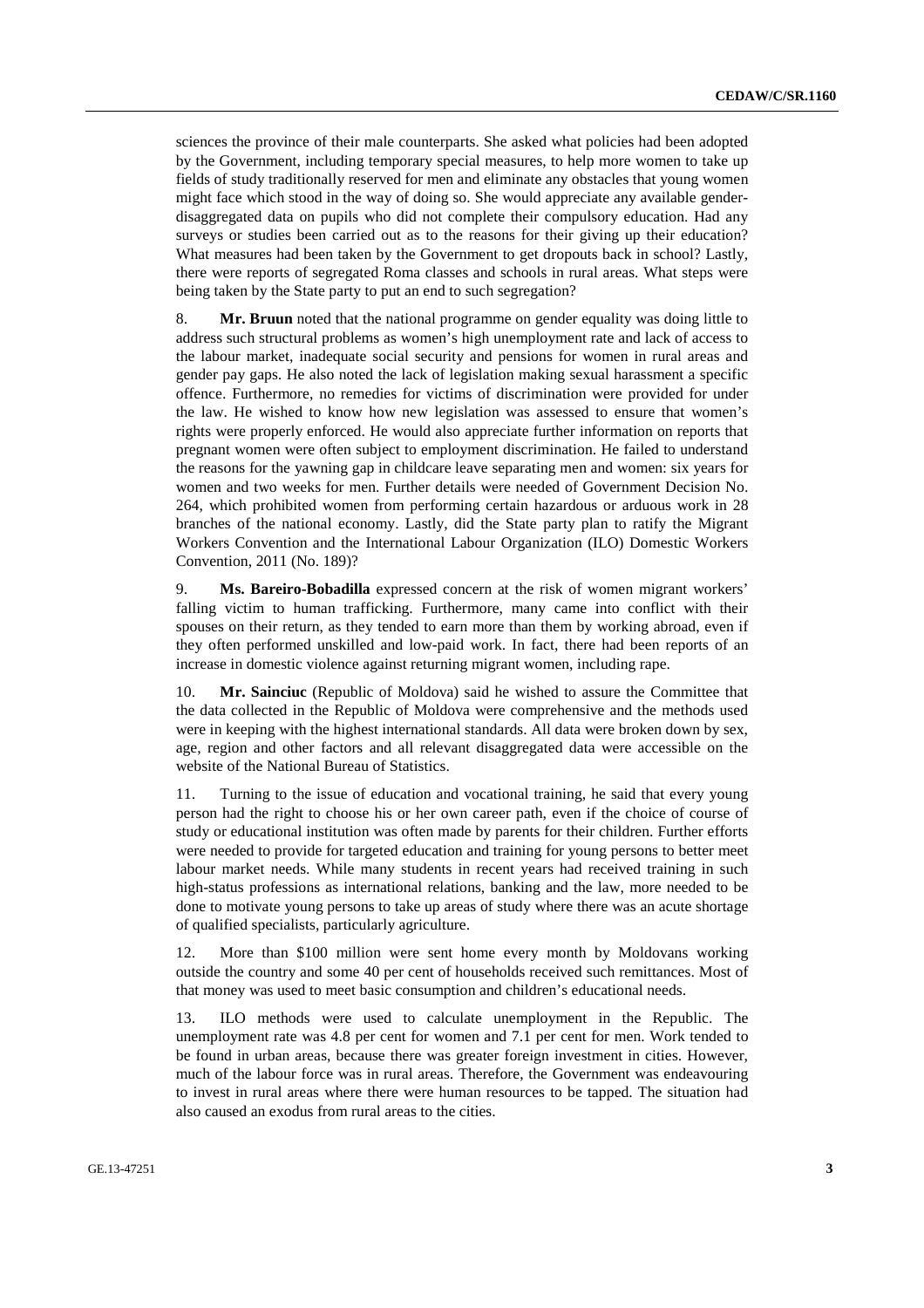14. Women comprised nearly 54 per cent of the economically inactive population. The Government had therefore taken steps to help women to start up small businesses, including the establishment of six business incubators, four of which were run by women. The incubators had led to the creation of more than 360 new jobs, half of which were held by women. A large number of women running small businesses had also benefited from loans and credit guarantees.

15. The Government had provided Moldovan nationals living abroad with incentives to invest in the domestic economy. It was working with international organizations such as the European Union and the International Organization for Migration (IOM) to address the effects of migration at home and abroad. Efforts were also under way to convince young persons educated in the Republic to remain in or return to the country, as they were a precious national resource. To date, 43 young persons had returned to work in the country, including 27 women.

16. The labour inspectorate had thus far received no complaints of discrimination on the grounds of pregnancy. Any such complaints would be thoroughly investigated, as they would violate existing labour laws. The Republic of Moldova had ratified 40 ILO conventions, including the 8 core conventions. His Government was not yet prepared to ratify the Migrant Workers Convention, as it required further consideration.

17. Although there were gender pay gaps, and women tended to engage in lower-paid occupations than men, the law upheld the principle of equal pay for work of equal value in the public and private sector. Pay levels were higher in the defence and law enforcement agencies than other public sector positions given the risks that the work entailed. Nevertheless, considerable strides were being made in recruiting more women into the defence and internal affairs departments. Lastly, it was true that very few men took advantage of childcare leave and that further efforts were needed to persuade fathers to be more closely involved in raising their children.

18. **Ms. Pascal** (Republic of Moldova) said that both men and women were entitled to take parental leave to care for their children until they reached 3 years of age. Two weeks of paid paternity leave had been introduced as an additional measure to challenge the stereotypical notion that child-rearing should be left to women. The leave was intended to prompt men to assume their responsibilities as fathers.

19. **Mr. Sainciuc** (Republic of Moldova) said that his Government had recently conducted a survey of the state of rural schools to take stock of the effects of the education reform that had been introduced nationwide. The survey had shown that school enrolment there had declined in recent years and State funding for rural schools had been cut as a result. Funding currently tended to be granted to the most successful schools, where most children were enrolled. A study had shown that the school dropout rate was higher among boys than girls.

20. **Ms. Zou** Xiaoqiao asked whether measures were in place to prohibit the segregation of Roma children in schools and classes.

21. **Ms. Bareiro-Bobadilla** asked what was being done to provide social protection for women who returned to the Republic of Moldova after having worked abroad. She also urged the State party to ratify ILO Convention No. 189.

22. **Mr. Sainciuc** (Republic of Moldova) said that agreements between the Republic of Moldova and some European Union countries entitled Moldovan nationals working legally abroad to receive a pension based on their combined length of service in both countries. In addition, Moldovans could make voluntary national social insurance contributions to build up a pension.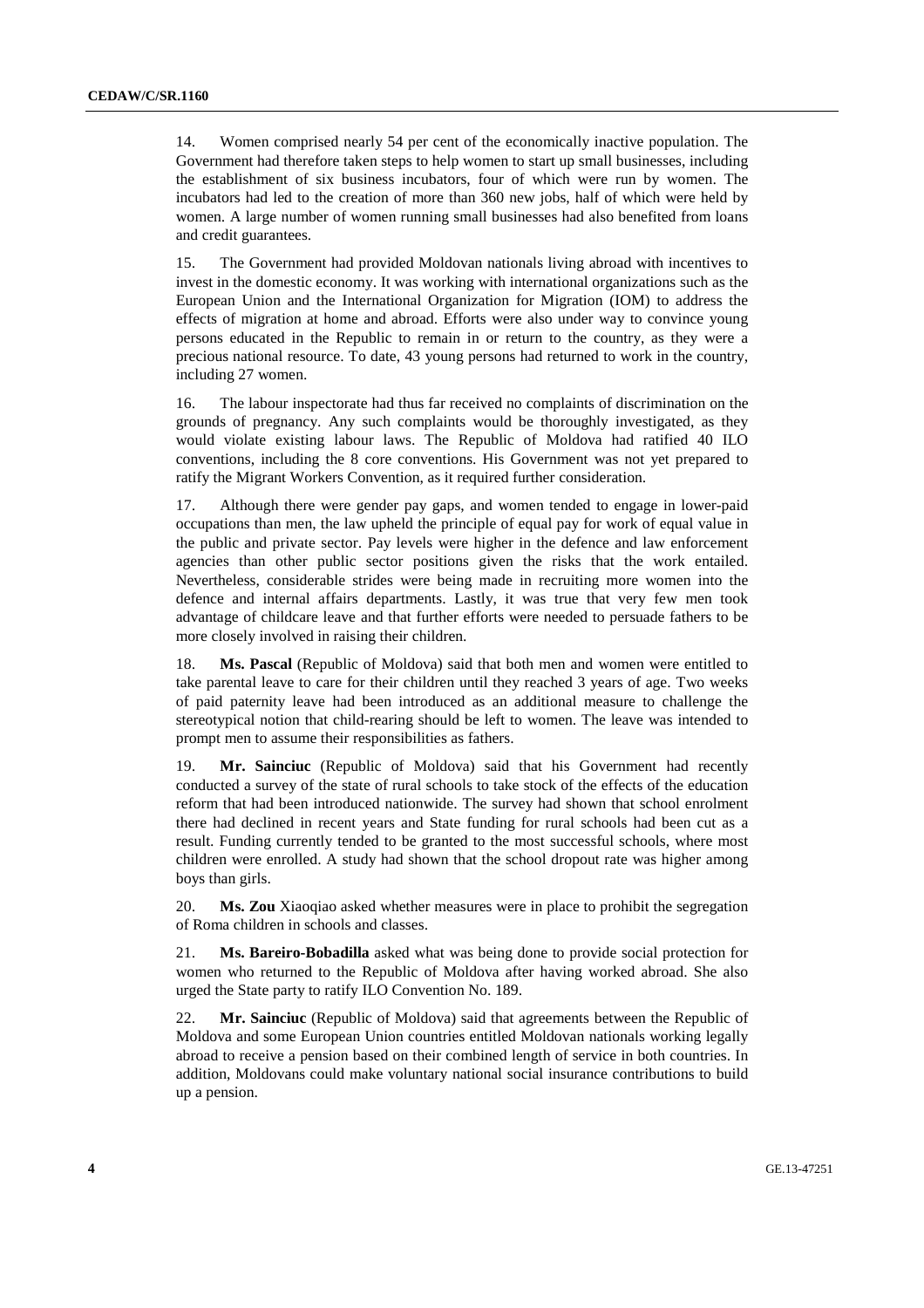23. In order to generate employment, the National Employment Agency had set up a website to advertise vacancies and register job seekers. Specific support was provided to help returning Moldovans to re-enter the labour market. Furthermore, through the Ministry of Education, Moldovan nationals could receive a certificate of recognition of qualifications that they had obtained abroad. The general education system covered all children and no Roma children were segregated from other pupils. Schools did offer, however, extracurricular courses in Romani and Ukrainian in addition to the mainstream education curriculum.

24. **Ms. Schulz**, while commending the State party for the reduction in the abortion rate, noted that it remained high, including among adolescents. Abortion was used as a method of birth control, especially in the Transnistria region. She would like clarification on the current abortion policy, especially the availability of second-trimester abortions. There seemed to be a legal void when it came to such abortions, which had led to the sentencing to 20 years' imprisonment of a young pregnant Moldovan woman, known as Z, who had served a 5-year prison term before being released. Had the State party assessed the risk that access to abortion might be restricted if the grounds for performing an abortion were narrowly interpreted, which could very well happen in view of pressure exerted by the Orthodox Church?

25. Did the State party plan to cover abortion and contraceptive services, fully or partly, under the budget for national health services? What proportion of sexual and reproductive health expenses was covered by external donors and by the State budget? Would the State party provide statistical data on the abortion methods used in medical institutions, i.e. dilation and curettage, manual vacuum aspiration and medical abortion? Did the Government envisage introducing sex education and counselling to adolescents? What did the Government plan to do to address the serious problem of inadequate health care and lack of access to services for poor and rural women? Lastly, she requested details of the informal fees that were reportedly being paid for otherwise free health services.

26. **Ms. Zou** Xiaoqiao said that the report contained insufficient information on rural women. Could the State party provide information on the proportion of women employed, broken down by industry sector? How did rural women participate in rural planning and development strategies? How many women benefited from the Land Re-parcelling Project? What measures did the Government take to ensure that property rights were not violated? In addition, she expressed concern at the lack of gender-disaggregated statistics on land rights and landownership and requested the State party to provide information on the progress of the draft land code, including whether it included provisions to protect women's right to land. Were specific policies in place to ensure that rural women had the same access to credit and bank loans as other women and men? She would appreciate details of any microcredit programmes for women. Lastly, what had the Government done to ensure that rural women were protected against violence? Did they have access to shelters and legal services?

27. **Mr. Turcanu** (Republic of Moldova) said that over the previous decade the national health system had been overhauled and that all vulnerable population groups were covered by mandatory health insurance. National health legislation had been developed with the support and expertise of international organizations, including the World Health Organization, and the Global Fund to Fight AIDS, Tuberculosis and Malaria had provided support in the fight against HIV/AIDS, particularly in Transnistria. The obstetrics services of the Republic of Moldova had undergone considerable reform in recent years with the support of international donors. Family planning centres had been set up throughout the country and extensive training in reproductive health had been provided. Outpatient abortion services were available and offered women a full range of abortion methods. In addition, special health centres offering paediatric care, reproductive health counselling,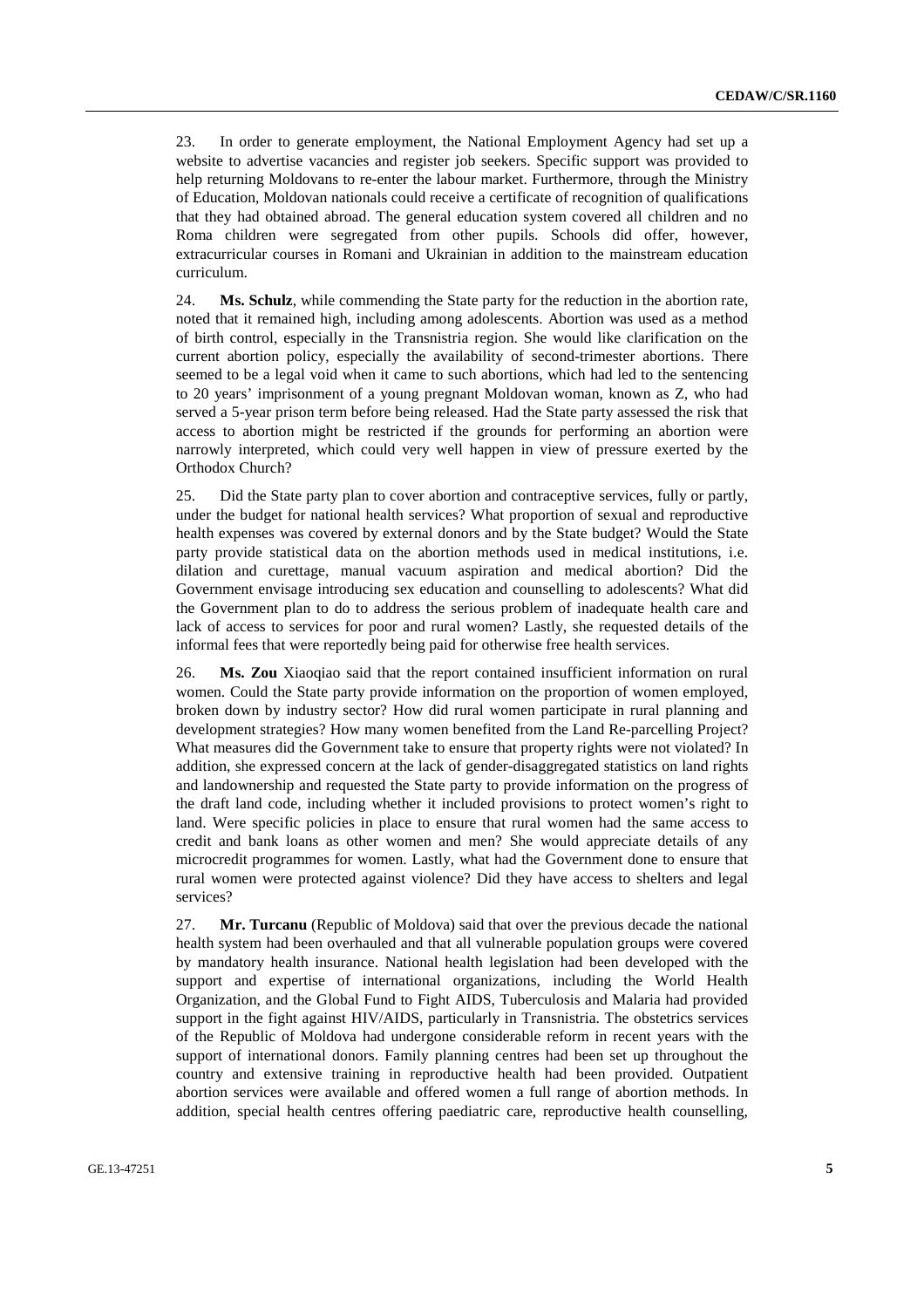psychological support and other services, had been set up for children from deprived backgrounds, including children with a parent performing migrant work abroad, with assistance from the Swiss Agency for Development and Cooperation. Women had access to outpatient abortion procedures, including the use of medical, vacuum and dilation and curettage methods of performing abortion. All Moldovans, including the Roma population, had equal and full access to contraceptive services. As a result of the aforementioned initiatives, there had been a decline in the rate of abortion and in child mortality. The health budget was covered primarily by donors; however State funds in that area were steadily increasing.

28. The Government was addressing the issue of low salaries and the corruption associated with them in the health sector. Poor working conditions had also resulted in the flight of many doctors and teachers from the Republic Moldova and reforms were being introduced to encourage those professionals to return to the country. Furthermore, incentives and additional social benefits were offered to teachers and doctors who chose to work for a certain period of time in a rural area.

29. **Ms. Pascal** (Republic of Moldova) said that the legislation on domestic violence provided protection for women from both urban and rural areas. Multidisciplinary teams that included social workers and medical professionals operated at the local, regional and national level and offered victims of violence and trafficking various forms of assistance. The State ran a number of regional women's shelters to protect rural women in particular, including a centre in Transnistria. Emergency legal assistance was available to all women at the local level. In addition, in order to guarantee access to legal services for rural women, a paralegal network had been created at the national level. The network included lawyers, social workers and community leaders. The people in the network attended seminars and received training in domestic violence issues.

30. **Mr. Sainciuc** (Republic of Moldova) said that the Government had recently carried out a general survey of the agricultural sector, which had shown that over a third of the more than 900,000 farms in the country were run by women. However, the overwhelming majority of corporate agricultural enterprises were headed by men. Women faced no discrimination in gaining access to credit and the share of rural women producers who received loans was nearly the same as their male counterparts.

31. **Ms. Schulz** asked the delegation to confirm whether abortion and contraception was provided free of charge under the national health system or whether women must bear the costs. She wished to know how the State party intended to assess the impact of the latest amendments to national abortion legislation and whether it had considered the risk that the grounds on which abortion was permitted could be interpreted in such a narrow manner as to curtail women's access to abortions. Lastly, she asked what steps the State party intended to take to reduce its reliance on external funding for health care, particularly in the area of sexual and reproductive health.

32. **Mr. Turcanu** (Republic of Moldova) said that all persons in the Republic of Moldova must hold medical health insurance. Medical insurance providers would reimburse the costs of an abortion for women with medical indications but, in all other cases, the woman concerned must pay the full cost of the procedure, which often took place on an outpatient basis.

33. **Ms. Hayashi** asked the delegation to provide further information on the property rights of women in de facto unions upon the death of their partner and how such inheritance rights were guaranteed in practice. She also wished to know what measures the State party had taken to ensure that women without the necessary financial means could access free legal aid to obtain a divorce, in line with general recommendation No. 29 on the economic consequences of marriage, family relations and their dissolution. She also sought additional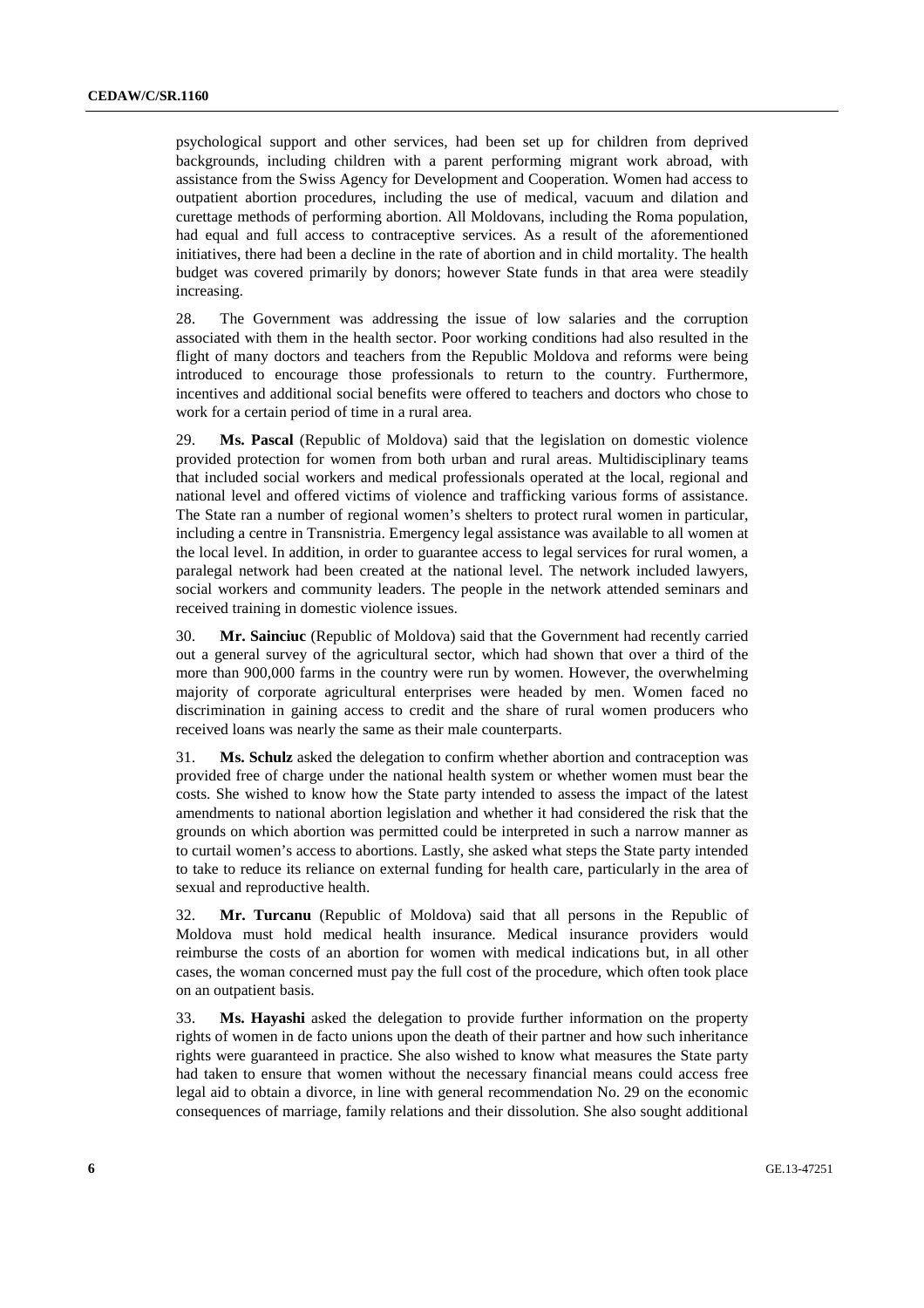information regarding the reported increases in the number of extramarital births and the measures taken to guarantee the rights of children born out of wedlock and their mothers.

34. **Ms. Halperin-Kaddari**, noting the prevalence of child marriage in the Roma community, asked what steps had been taken to prevent underage, forced and unregistered marriages and to provide remedies for child brides. She also wished to know what efforts had been made to ensure that all persons, including the Roma community, complied with the relevant national legislation. Turning to the issue of de facto unions, she asked whether the State party recognized the status and economic rights of women in long-standing civil partnerships. Lastly, she expressed concern at local legal provisions in the Transnistrian region which discriminated, inter alia, against single mothers and wished to know whether any steps had been taken to bring such regional provisions into line with national legislation.

35. **Mr. Sainciuc** (Republic of Moldova) said that all citizens were required to observe the national law, including the Roma community. Underage marriage was a criminal offence and any person found guilty of such an offence would be punished. He was unaware of any cases involving forced marriage. The State party's focus lay in reducing the country's high divorce rate. Turning to the issue of social assistance, he said that the Government had established a social assistance system in 2008 to take into account family income, which had proved extremely effective at channelling public funds to the families most at risk. There was no distinction drawn between married or cohabitating couples when it came to allocating social assistance and any socially vulnerable family was eligible to receive support, regardless of civil status.

36. **Mr. Podarilov** (Republic of Moldova) said that, in the event of divorce or the dissolution of a partnership, national legislation provided for an equal division of property between the couples, including couples in de facto unions. Women were entitled to free legal aid during divorce or separation proceedings if they were in a socially vulnerable position and in cases of domestic violence.

37. **Ms. Pascal** (Republic of Moldova) said that the Government had implemented specific measures to protect single parent families, and single mothers had the same rights to social assistance as married women or women in de facto unions. Mothers who had separated from or divorced their partners were eligible to receive child support payments for each of their children, up to the age of 18, and the Government had recently held consultations on whether to extend such payments up to the age of 23.

38. **Ms. Halperin-Kaddari** asked whether any enforcement measures were in place to secure child support payments from non-resident fathers and, in the event of fathers' defaulting on their payments, whether single mothers were eligible for social assistance of equal value.

39. **Ms. Leinarte** asked why the State party had decided to abolish sexual education in secondary schools and whether there were any plans to reintroduce such classes, particularly in the Transnistrian region, where the abortion rate remained worryingly high.

40. **Mr. Podarilov** (Republic of Moldova) said that non-payment of child support was a criminal offence and subject to penalties. Men and women had equal ownership rights to property and equal inheritance rights. On divorce or dissolution of a civil partnership, women with dependant children often enjoyed more rights than men, as they were usually given custody of their children, who shared in any inherited property.

41. **Mr. Sainciuc** (Republic of Moldova) said that in the event of the courts' failing to resolve child support payment issues, the State provided assistance to those families whose incomes fell below the national minimum wage. Sexual education classes were provided for younger pupils as part of the civics curriculum and focused on topics such as respect for